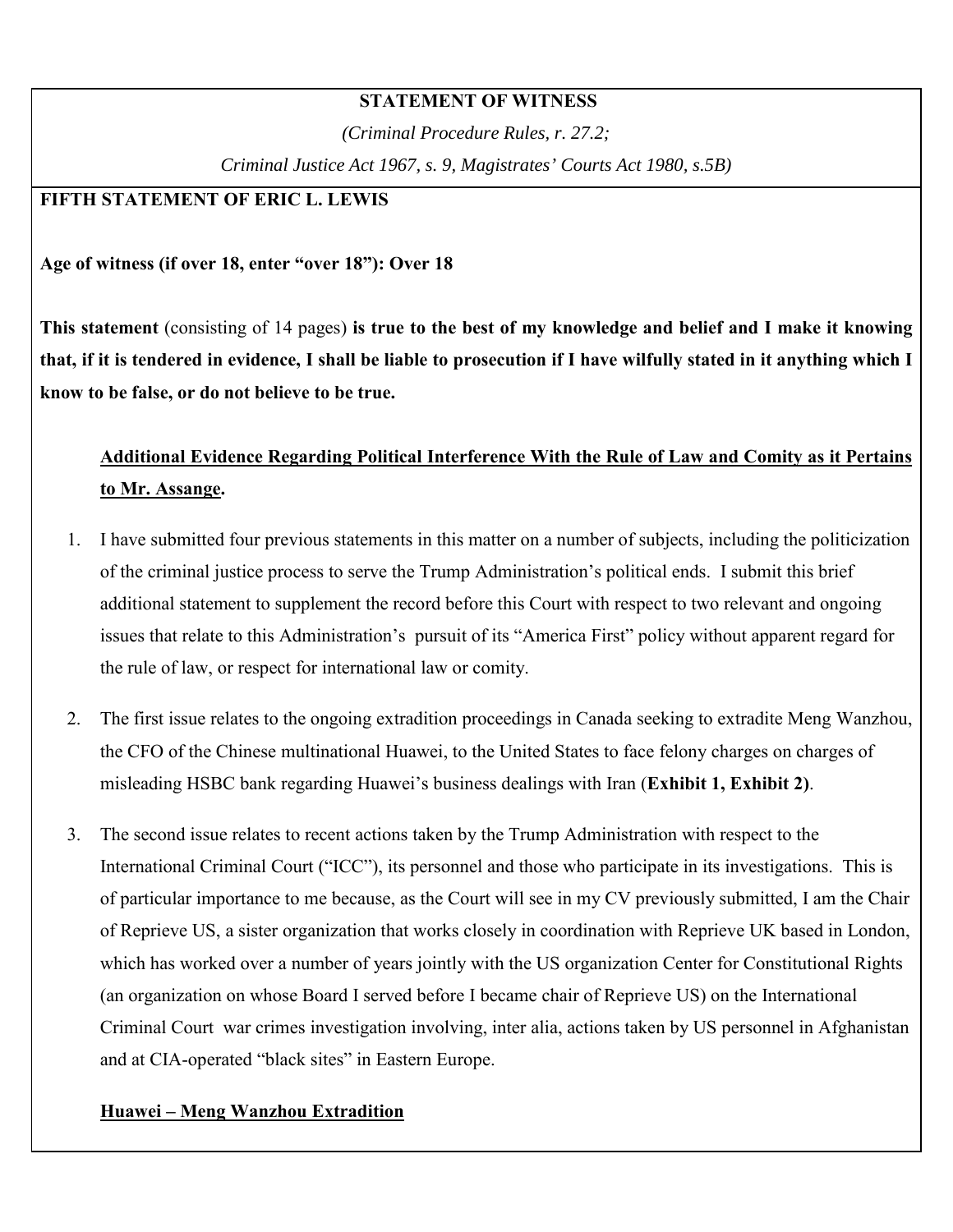- 4. I refer to the recent reports of ongoing extradition proceedings in Canada in relation to Meng Wanzhou, the Senior CFO of Huawei, arrested in Canada in December 2018, who is currently challenging her extradition in the Canadian Courts. (**Exhibit 1, Exhibit 2**) She has called attention in those proceedings to the statement made by President Trump shortly after her arrest, with respect to whether he would intervene with respect to the extradition proceedings: "*If I think it's good for what will certainly be the largest trade deal ever made- which is a very important thing – what's good for national security, I would certainly intervene if I thought it was necessary."* Meng Wanzhou is currently arguing in the Canadian Court that this statement, that he would intervene to stop legal proceedings if China took steps to further an unrelated political goal of a trade agreement, is indicative of a want of integrity of the US judicial process, where the President has the final say regarding whether prosecutions go forward or not, based not on consideration of evidence and principles of justice but on unrelated principles. Her lawyers state that the US Administration was displaying an intention to use Meng as a *"Bargaining chip in a trade dispute,"* by accusing her of bank fraud. Her lawyers also contrast Meng's treatment with that of Roger Stone, where President Trump commuted his sentence and stated, with respect to Presidential intervention in criminal cases (in a tweet "There is MUCH more to come." Meng's lawyers have told the Canadian court, these statements were *"Offensive and ominous"* and *"Made them all the more intimidating due to his history of interference in other recent high-profile criminal prosecutions*." (**Exhibit 1)**
- 5. Ironically, the charges against Meng relate to Huawei's business with Iran, which is the subject of stringent sanctions in the United States. President Trump has also stated that he intends to invoke "snap back sanctions," in view of Iran's decision to cease complying with the provisions of the Joint Comprehensive Plan of Action ("JCPOA"), the 2015 nuclear accord, which President Trump has renounced. A resolution last week introduced by the United States before the Security Council of the United Nations to reimpose an arms embargo against Iran was rejected. The United States has attacked Britain, France and Germany which has said that the US does not have the right to trigger the sanctions, with Secretary of State Pompeo stating "they chose to side with the ayatollahs." As the Wall Street Journal stated on 21 August "As the fight drags on, what matters most is the U.S. presidential election."
- 6. I express no view on the evidence as to whether Meng was or was not honest with HSBC regarding Huawei's business with Iran, which forms the basis of the US bank fraud charges. I would note, however, that President Trump has made clear his willingness to intervene actively in ongoing criminal proceedings, including extradition proceedings, to drop such proceedings if he can "make a deal" that improves his political fortunes. This would appear to be of a piece with the offer made by Congressman Rohrabacher and a Trump campaign operative to offer immunity in return for a statement by Mr. Assange that the Trump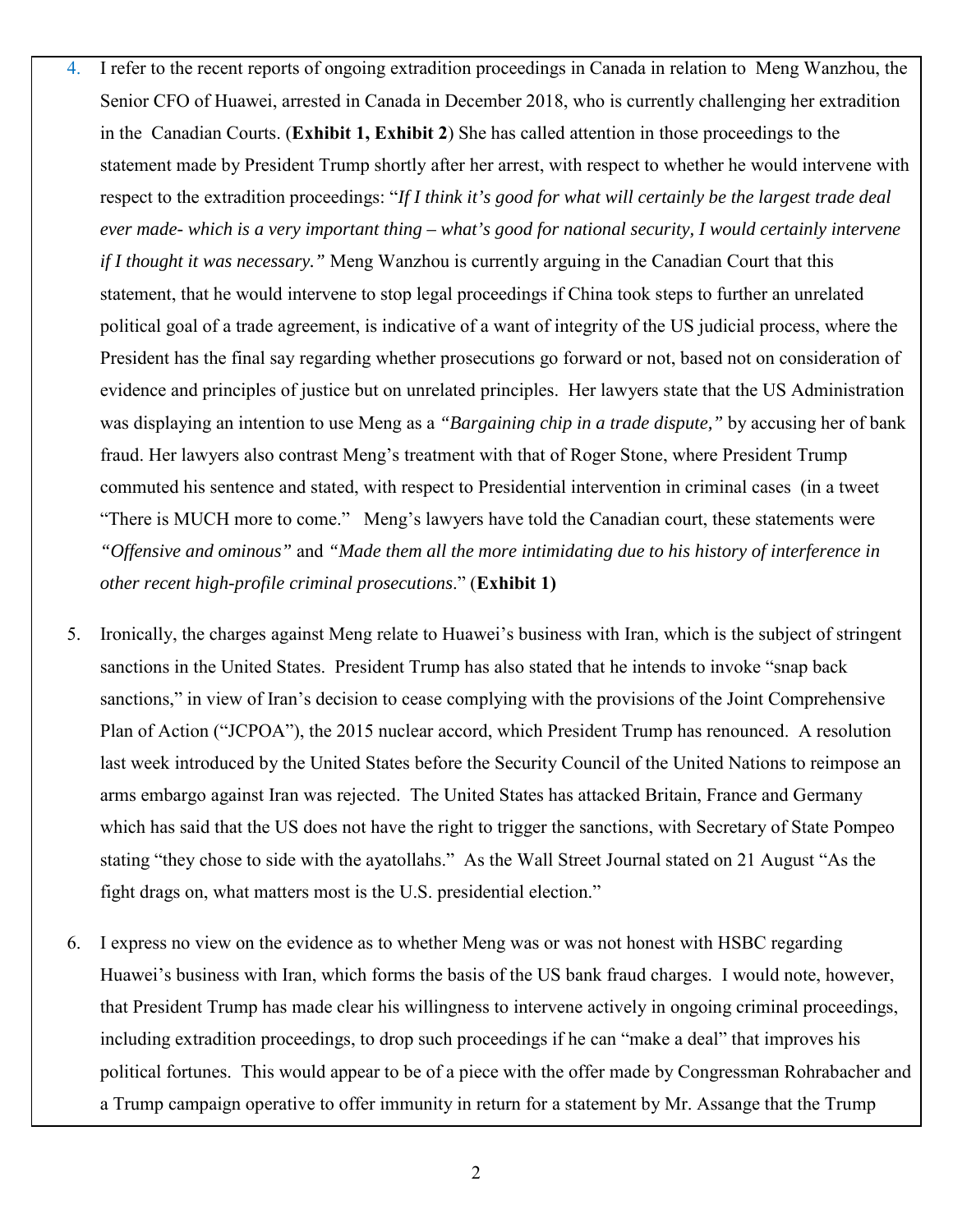campaign had nothing to do with Russian assistance in the 2016 campaign. To be sure, President Trump has stated he made no such offer, although this must be considered in the context of his overall behaviour and the likelihood that a sitting Congressman would fly to London, enter the Ecuadorian Embassy to see Mr. Assange and make such an offer entirely on his own initiative. I refer to these reported events as further evidence of the use and abuse of the criminal justice process by the President and the Attorney General to use the criminal justice process as another tool of power to help friends, hurt enemies and unashamedly promote a partisan political agenda in this election season.

# **The International Criminal Court**

- 7. The second issue relates to the International Criminal Court and the very recent Presidential Executive Order of  $11<sup>th</sup>$  June 2020 and its ongoing impact. The Court will be very familiar with the International Criminal Court but may be less familiar with the US / ICC relationship. In order to understand the gravity of the Executive Order and its implications I set out a brief summary of that relationship.
- 8. The United States is not a party to the Rome Statute or a member of the ICC, which is of course its sovereign decision; the Statute was signed by President Clinton but did not submit it to the Senate for ratification as he did not believe he had the 2/3 support of the Senate for ratification. Thereafter, President Bush, after 9/11, informed the UN Secretary General that the US did not intend to ratify the Rome Statute or recognize obligations under it. Then Under Secretary of State John Bolton signed over 100 "Article 98" bilateral agreements to gain the agreement of states not to arrest or turn over US personnel to face ICC prosecution. Other legislation threatened to cut aid to countries that did not sign one of these "Article 98" agreements; ultimately aid was cut to seven countries and two intergovernmental programs. The Obama Administration stated its intention to cooperate with the ICC and participated in various Review Conferences and Assemblies of State Parties.
- 9. This earlier hostility toward turning over US nationals did not per se attack the legitimacy or the Court or threaten the institution. However, as part of the "America First" policy, the Administration has taken aggressive steps in the name of US sovereignty that have not only endangered the ongoing viability of the International Criminal Court as an institution but have created genuine risk for human rights advocates and real concern with the community of human rights organizations, all to shield actions taken by the United States from scrutiny by the ICC. As discussed below, moreover, Reprieve's critical actions pressing investigation and prosecution of war crimes in Afghanistan and at black sites, potential crimes in which revelations by WikiLeaks has played an important role, was followed quickly by U.S. criminal action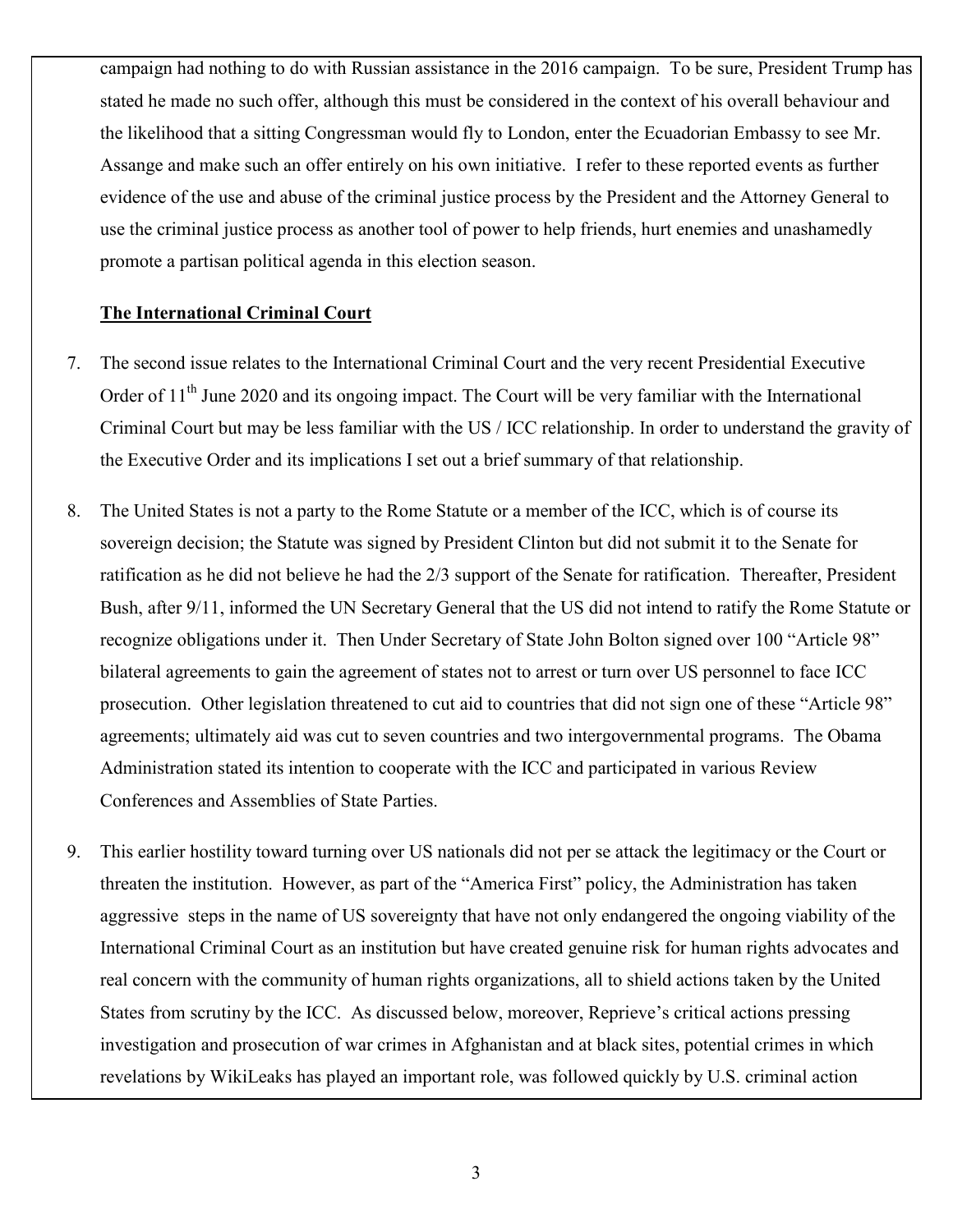against Mr. Assange.

- 10. The ICC is an important human rights court of last resort, with the power to investigate and prosecute jus cogens violations, including war crimes, committed on the territories of ICC member states, which would include torture and war crimes committed in Afghanistan and the countries in Europe, including EU Member States, which hosted CIA black sites. The ICC generally acts when national domestic courts do not or will not. As with all international bodies, member states give up a certain measure of sovereignty in return for the international comity and cooperation of a functioning international institution. Given the jurisdiction of the ICC in upholding the most critical values of human dignity against war crimes, torture, mass murder and similar docket items, it plays a critical role in the human rights legal infrastructure.
- 11. As noted above, individual countries are free to withhold that limited concession of sovereignty. But it is extremely troubling that the United States is taking active measures to defeat its ability to function in a clear area of its jurisdiction.
- 12. In approximately November 2016, in response to numerous complaints and after a decade long investigation, including complaints made on behalf of victims of war crimes by the Center for Constitutional Rights and Reprieve, the ICC announced there would be an imminent decision on whether to investigate war crimes in Afghanistan, including by US parties. The US stated that such an investigation was not "warranted or appropriate" given the US's own "robust system of accountability." In fact, no individual has ever been prosecuted in the United States federal courts for acts committed in Afghanistan or at black site prisons where persons apprehended in Afghanistan were taken. See Letter of Center of Constitutional Rights to Special Rapporteur, 5 June 2019, at Pages 7-15, **Exhibit 3.**
- 13. In November 2017, ICC Prosecutor Bensouda made a request to the pre-trial chamber to open a formal investigation against numerous parties regarding war crimes in Afghanistan and CIA black sites, including by the Taliban and associated forces, the Afghan National Security Forces and US armed forces and the CIA during the principal period of 2003-05. *Id.*

#### **Actions by the Trump Administration in relation to the ICC**

14. Following the request above, United States officials and others began an unprecedented string of attacks and threats on the bona fides and legitimacy of the ICC. On 20 November 2017, shortly after Prosecutor Bensouda's request , John Bolton, then a Fox News commentator and operating a national security think tank wrote an op-ed in the *Wall Street Journal*, in which he stated "America's long-term security depends on refusing to recognize an iota of legitimacy in this brazen effort to subordinate democratic nations to the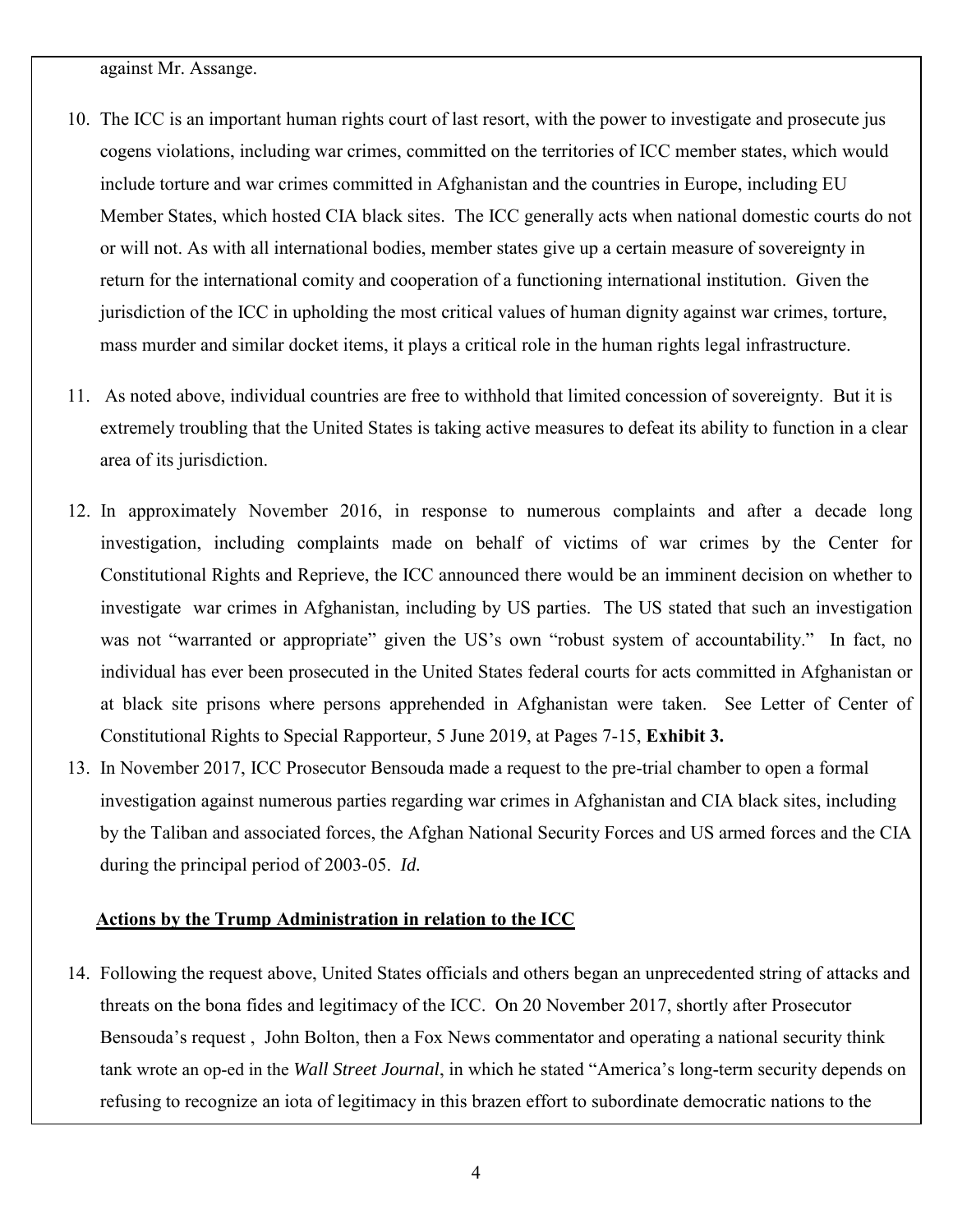unaccountable melding of executive and judicial authority in the ICC." He continued that the ICC's "real targets always have been not merely individual soldiers accused of war crimes, but their commanders and political leaders – all the way to the commander in chief of the global hegemon (as they resentfully see it". The White House should not facilitate these efforts to constrain and inhibit its ability to defend Americans."(**Exhibit 4)** Mr. Bolton concluded stating, "America should welcome the opportunity, as in Churchill's line about Bolshevism, to strangle the ICC in its cradle. At most, the White House should reply to Ms. Bensouda with a terse note: 'Dear Madame Prosecutor: You are dead to us. Sincerely, the United States.'" Four months later, it was announced that John Bolton would join the Trump administration as the new National Security Advisor. *Id.*

15. At the 16<sup>th</sup> Assembly of State Parties to the ICC in December 2017, the Trump Administration lodged an objection to the request, stating, "we will regard as illegitimate any attempt by the Court to assert the ICC's jurisdiction over American citizens." The US also asserted that there could be no jurisdiction over nonparties to the Rome Statute absent consent or Security Council referral, a position that does not have legal basis under international law in my view. In September of 2018, now having taken up his position as National Security Advisor, Bolton called the ICC "fundamentally illegitimate and stated the "ICC is dead." He threatened the ICC stating that the US ","will use any means necessary to protect our citizens and those of our allies from unjust prosecution by this illegitimate court." He specifically included Israel as one of those allies and stated:

*We will respond against the ICC and its personnel to the extent permitted by US law. We will ban its judges and prosecutors from entering the United States. We will sanction their funds in the US financial system, and we will prosecute them in the US criminal system. We will do the same for any company or state that assists an ICC investigation of Americans.* (emphasis added)

*We will take note if any countries cooperate with ICC investigations of the United States and its allies, and we will remember that cooperation when setting US foreign assistance, military assistance, and intelligence sharing levels.* (emphasis added) (**Exhibit 5)**

*Id.*

16. I would note that the November 2017 request by Prosecutor Bensouda to commence an investigation into war crimes in Afghanistan potentially implicated WikiLeaks and Mr. Assange in important ways. One of the most important releases of documents by WikiLeaks was the 2010 release of the "Afghan War Diary, a collection of some 91,000 US Army document, which revealed, inter alia, incidents of the killing of innocent civilians on a massive scale, abuse of prisoners at Bagram Prison, unreported significant use of special operations forces and other actions that the US Government did not wish to have as a matter of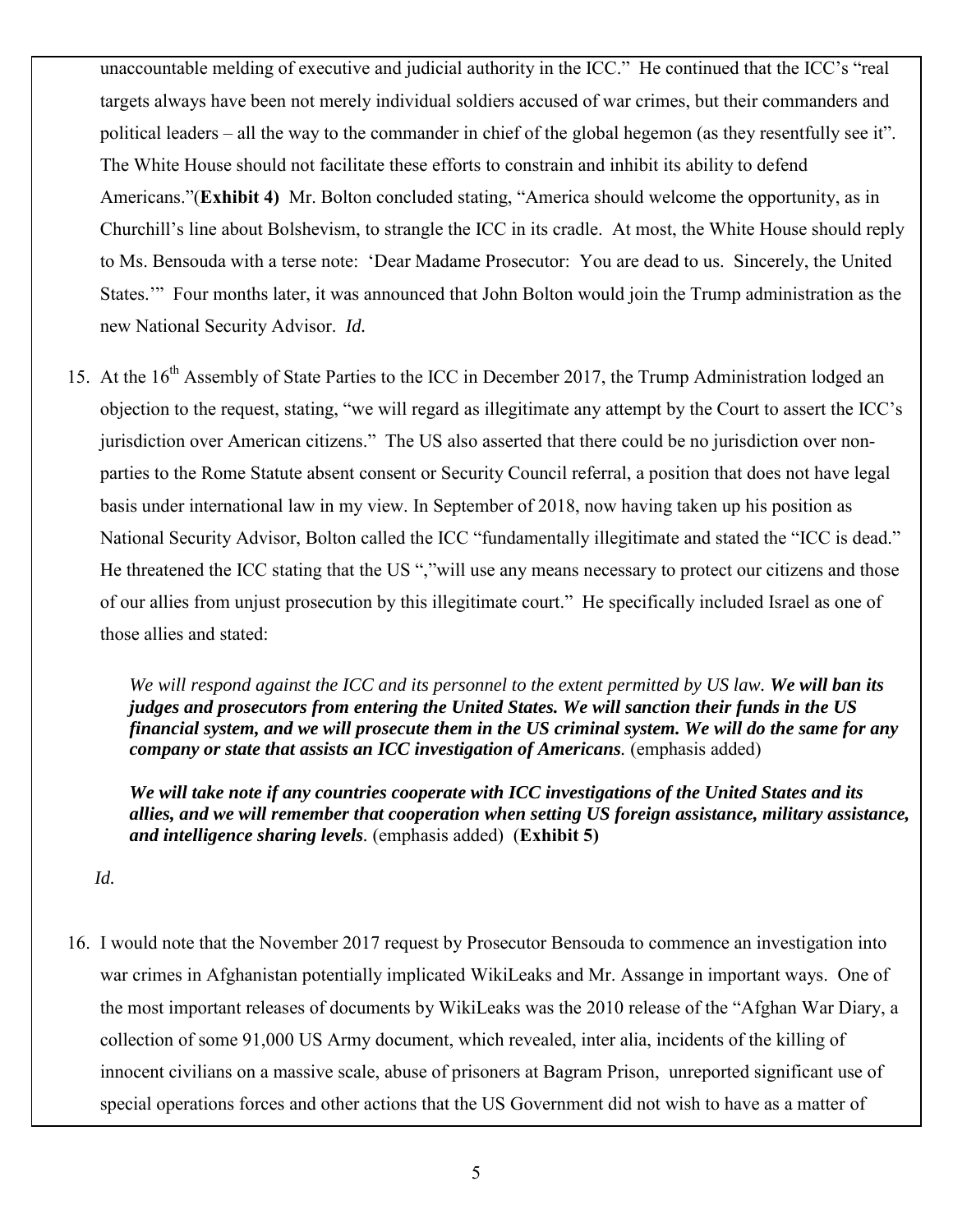public knowledge. Such documents would no doubt have been important to any ICC investigation. I note that just a few weeks after the November 2017 request by Prosecutor Bensouda, the initial request for extradition was presented, on 22 December 2017 to Westminster Magistrates Court. It is impossible to know with certainty whether there was a causal connection between the two events, but it is certainly a reasonable inference that concern and reaction to the threat of investigation of US personnel by the ICC through the use of WikiLeaks documents, coupled with the repeated attacks on Mr. Assange and WikiLeaks as a "hostile non-state intelligence agency" may well have been a factor in precipitating the request to stigmatize the release of those documents as criminal acts and dissuade their use.

17. On 25 September 2018, President Trump delivered an address to the UN General Assembly, reiterating his opposition to the ICC and Bolton's threats to the institution, its personnel and those who cooperate with it:

The United States will provide no support in recognition to the International Criminal Court. As far as America is concerned, the ICC has no jurisdiction, no legitimacy, and no authority. The ICC claims nearuniversal jurisdiction over the citizens of every country, violating all principles of justice, fairness, and due process. We will never surrender America's sovereignty to an unelected, unaccountable, global bureaucracy.

America is governed by Americans. We reject the ideology of globalism, and we embrace the doctrine of patriotism. Around the world, responsible nations must defend against threats to sovereignty not just from global governance, but also from other, new forms of coercion and domination. (**Exhibit 6)** 

*Id.*

18. On 5 November 2018, Bolton addressed the Zionist Organization of America, again attacking the legitimacy of the ICC:

The ICC is an illegitimate, unaccountable, and unconstitutional foreign bureaucracy that has the audacity to consider asserting jurisdiction over American and Israeli citizens without their consent.[…]

The ICC's real purpose is of course not to punish these perpetrators [from Sudan, The DRC or Libya], but to constrain the foreign policies of the United States and our allies like Israel. The Court claims jurisdiction for ambiguously defined crimes in order to intimidate leaders in both countries, who strive to defend their nations from myriad threats every single day.[…]

In November of last year, the ICC Prosecutor also requested to investigate alleged war crimes supposedly committed by U.S. service members and intelligence professionals during the war in Afghanistan. This outcome was entirely predictable. First, the global governance apostles go after Israel. Then, they come for the United States. It is fully apparent that the ICC wants U.S. and Israeli leaders to think twice before taking action to protect their people from terrorism and other threats. (**Volume F(2), Exhibit 5)** 

*Id.*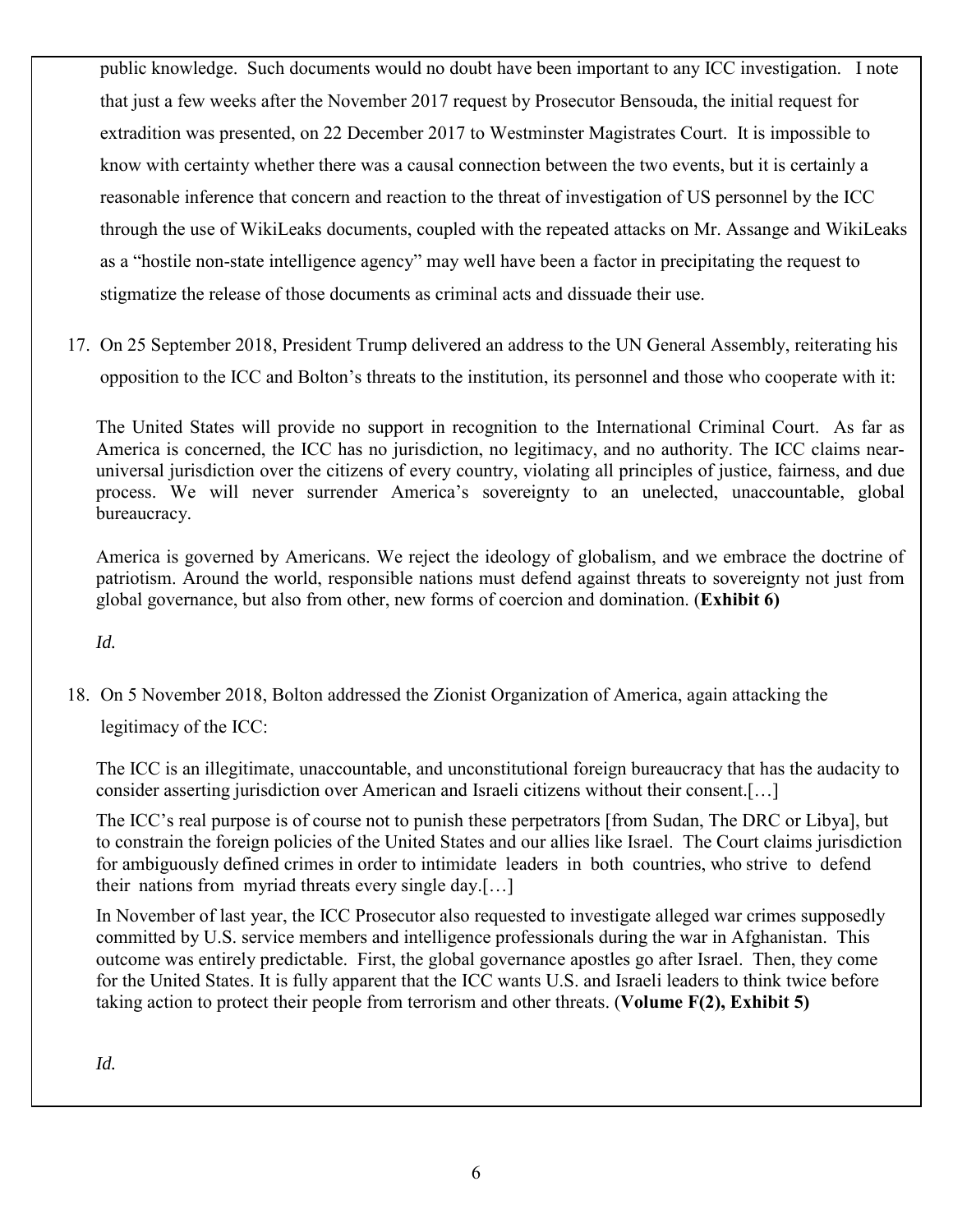- 19. On 4 December 2018, Secretary of State Mike Pompeo spoke at NATO headquarters, and emphasized the US "real action to stop rogue international courts, like the International Criminal Court, from trampling on our sovereignty – your sovereignty – and all our freedoms." He warned: "We will take all necessary steps to protect our people, those of our NATO allies who fight alongside of us inside of Afghanistan from unjust prosecution. Because we know that if it can happen to our people, it can happen to yours too." **(Exhibit 7)**
- 20. To similar effect, Pompeo spoke on 15 March 2019, announcing that he was denying visas to ICC personnel involved in the investigation of US personnel in Afghanistan or their allies, specifically. Naming Israel, and threatening sanctions. He continued, "This includes persons who take or have taken action to request or further such an investigation. If you're responsible for the proposed ICC investigations of US personnel in connection with the situation in Afghanistan you should not assume that you will still have or will get a visa or that you will be permitted to enter the United States. We are prepared to take additional steps, including economic sanctions if the ICC does not change its course." The US then cancelled the Prosecutor's visas. **(Exhibit 8)**
- 21. Whilst these threatening statements were ongoing, the UN Special Rapporteur on the situation of human rights defenders, Mr. Michel Forst of France and the Special Rapporteur on the Independence of Judges and Lawyers, Mr. Diego Garcia-Sayan of Peru expressed their deep concern. "These threats may discourage human rights defenders, civil society organisations, victims, representatives, companies or others from cooperating with the ICC in pursuit of truth and justice. (**Exhibit 9)**
- 22. Two weeks after the cancellation of the ICC prosecutor's visa , the ICC did change course, as the Pre-trial Chamber denied the prosecutor's request not on evidentiary grounds, but "in the interests of justice."
- 23. By formal letter on the 5th June 2019, the Center for Constitutional Rights requested the Special Rapporteurs at paragraph 21 above to initiate an investigation into the interference by the US with the independence of the ICC proceedings. I have exhibited and quoted from that letter as an accurate narrative of relevant history and a reflection of the shared concerns of our respective organisations (Reprieve and CCR) (**Exhibit 3)**.
- 24. Thereafter on 10<sup>th</sup> June 2019 Reprieve UK and the Center for Constitutional Rights jointly filed appeals with the Appellate Chamber based upon inappropriate interference with the independence and impartiality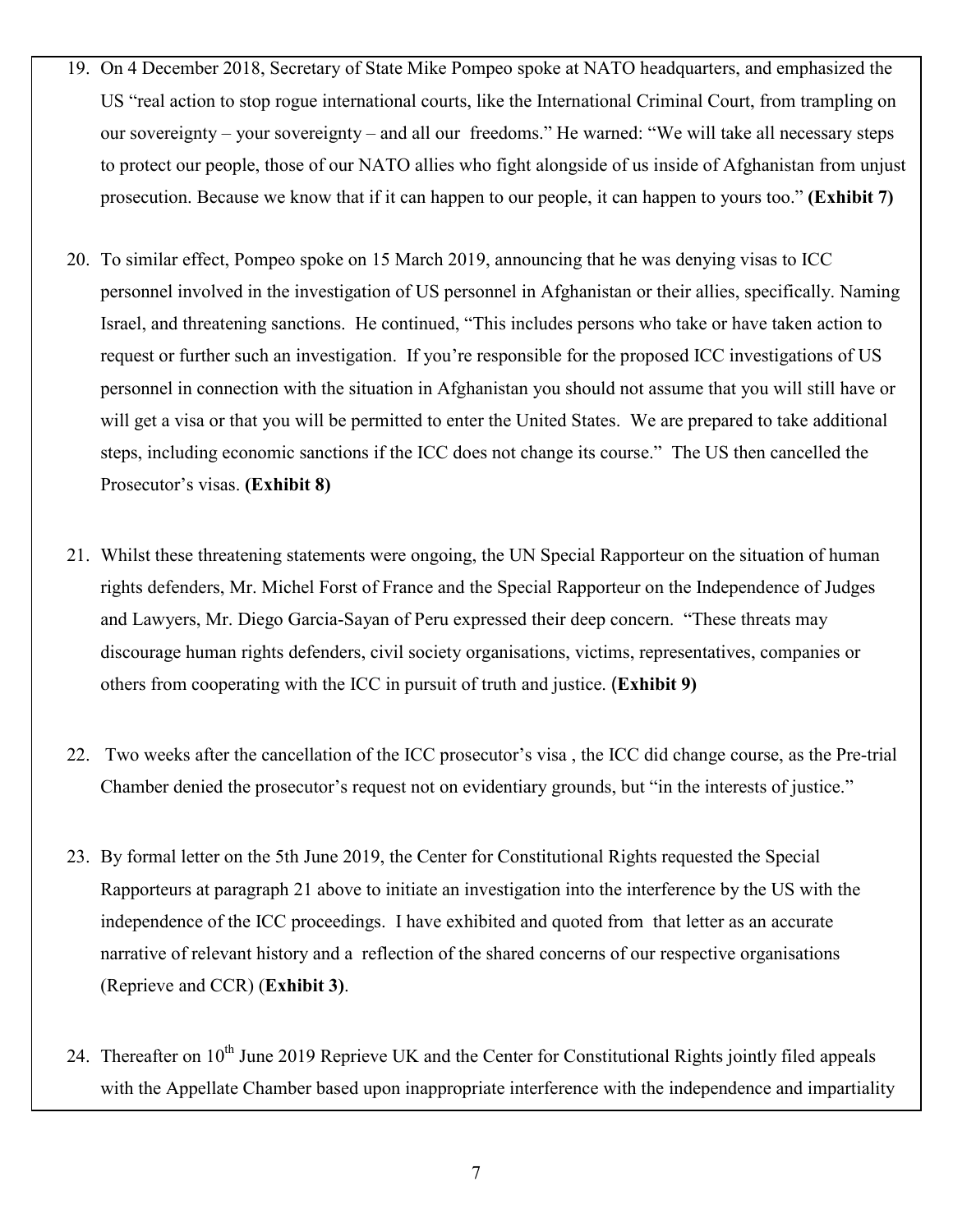## of the ICC. (**Exhibit 10)**

- 25. The appeal was heard in the ICC Appeals Chamber on 6 December 2019 (**Exhibit 11)**.
- 26. On the 5 March 2020, the Appeal Chamber overruled the Pre-Hearing Chamber and reopened the investigation on Afghanistan. **(Exhibit 12)**
- 27. This has recently led to further statements attacking the Court by Secretary of State Pompeo, Attorney General Barr and President Trump. On 17 March 2020, Secretary of State Pompeo gave a briefing, calling the ICC "a so-called court, which is revealing itself to be a nakedly political body. **(Volume F2, Exhibit 30)** He continued:

As I said the last time I stood before you, we oppose any effort by the ICC to exercise jurisdiction over U.S. personnel. We will not tolerate its inappropriate and unjust attempts to investigate or prosecute Americans. When our personnel are accused of a crime, they face justice in our country.

We want to identify those responsible for this partisan investigation and their family members who may want to travel to the United States or engage in activity that's inconsistent with making sure we protect Americans.

This court, the ICC, is an embarrassment. It's exposing and – we are exposing and confronting its abuses, and this is a true example of American leadership to ensure that multilateral institutions actually perform the missions for which they were designed.

28. On 11 June 2020, President Trump issued an Executive Order blocking Property of various ICC individuals based on the purportedly "illegitimate assertions of jurisdiction over personnel of the United States and certain of its allies" regarding the Afghanistan investigation. **(Volume F(2), Exhibit 43)**These actions, the Executive Order stated, "threaten to infringe upon the sovereignty of the United States and impede the critical national security and foreign policy work of United States Government and allied officials, and thereby threaten the national security and foreign policy of the United States. He declared any attempt to investigate, arrest, detain or prosecute any US personnel or personnel of US allies who are not parties to the Rome Statute or otherwise consented, to be "a national emergency" to deal with the "extraordinary threat to national security." All property that is comes within the US or comes within the possession or control of any US persons will be blocked if it belongs to any foreign person that the Secretary of State determines:

(A) to have directly engaged in any effort by the ICC to investigate, arrest, detain, or prosecute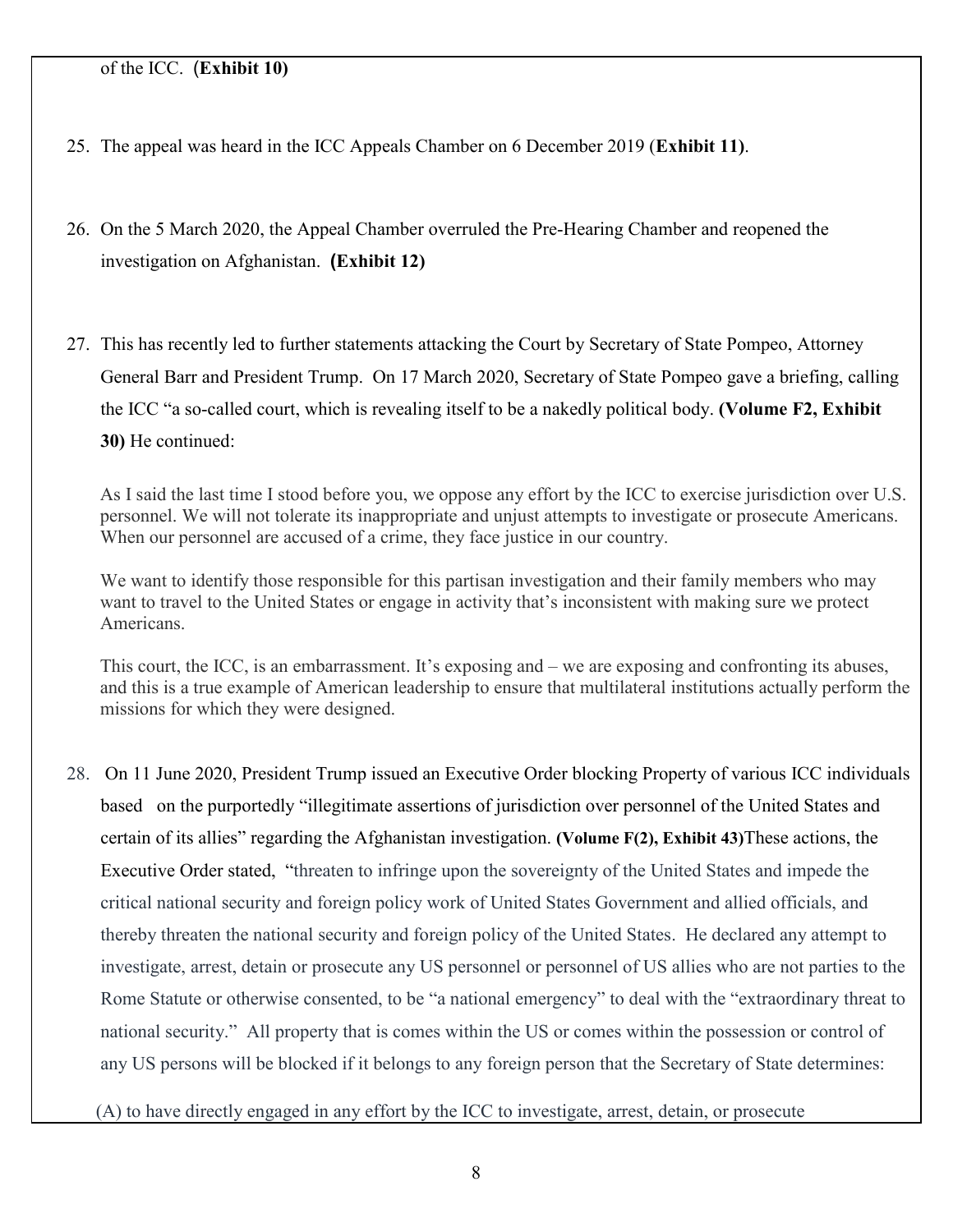any United States personnel without the consent of the United States;

(B) to have directly engaged in any effort by the ICC to investigate, arrest, detain, or prosecute any personnel of a country that is an ally of the United States without the consent of that country's government;

(C) to have materially assisted, sponsored, or provided financial, material, or technological support for, or goods or services to or in support of, any activity described in subsection (a)(i)(A) or (a)(i)(B) of this section or any person whose property and interests in property are blocked pursuant to this order; or

(D) to be owned or controlled by, or to have acted or purported to act for or on behalf of, directly or indirectly, any person whose property and interests in property are blocked pursuant to this order.

The Order further includes in the prohibition:

(a) the making of any contribution or provision of funds, goods, or services by, to, or for the benefit of any person whose property and interests in property are blocked pursuant to section 1(a) of this order; and (b) the receipt of any contribution or provision of funds, goods, or services from any such person.

- 29. This Executive Order imposes the functional equivalent of sanctions that are imposed against countries like Iran and their nationals and specially designated nationals alleged to be involved with terrorism, narcotics trafficking and the like. Blocking of assets requires no prior notice.
- 30. Attorney General Barr participated with multiple cabinet members including the Secretaries of State, Treasury and Homeland Security in announcing the sanctions. He stated these measures were an:

"important first step in holding the ICC accountable for exceeding its mandate and violating the sovereignty of the United States".

"The US government has reason to doubt the honesty of the ICC. The Department of Justice has received substantial credible information that raises serious concerns about a long history of financial corruption and malfeasance at the highest levels of the office of the prosecutor," Barr said.

He referred to the ICC as "little more than a political tool employed by unaccountable international elites". **(**[Exhibit](https://www.theguardian.com/us-news/2020/jun/11/trump-icc-us-war-crimes-investigation-sanctions) **13).**

31. The United Nations and other countries have harshly criticized these sanctions.

"The implementation of such policies by the US has the sole aim of exerting pressure on an institution whose role is to seek justice against crimes of genocide, war crimes, crimes against humanity, and the crime of aggression", said Diego García-Sayán, UN Special Rapporteur on the independence of judges and lawyers, speaking on behalf of the 34 experts.

"It's a further step in pressuring the ICC and coercing its officials in the context of independent and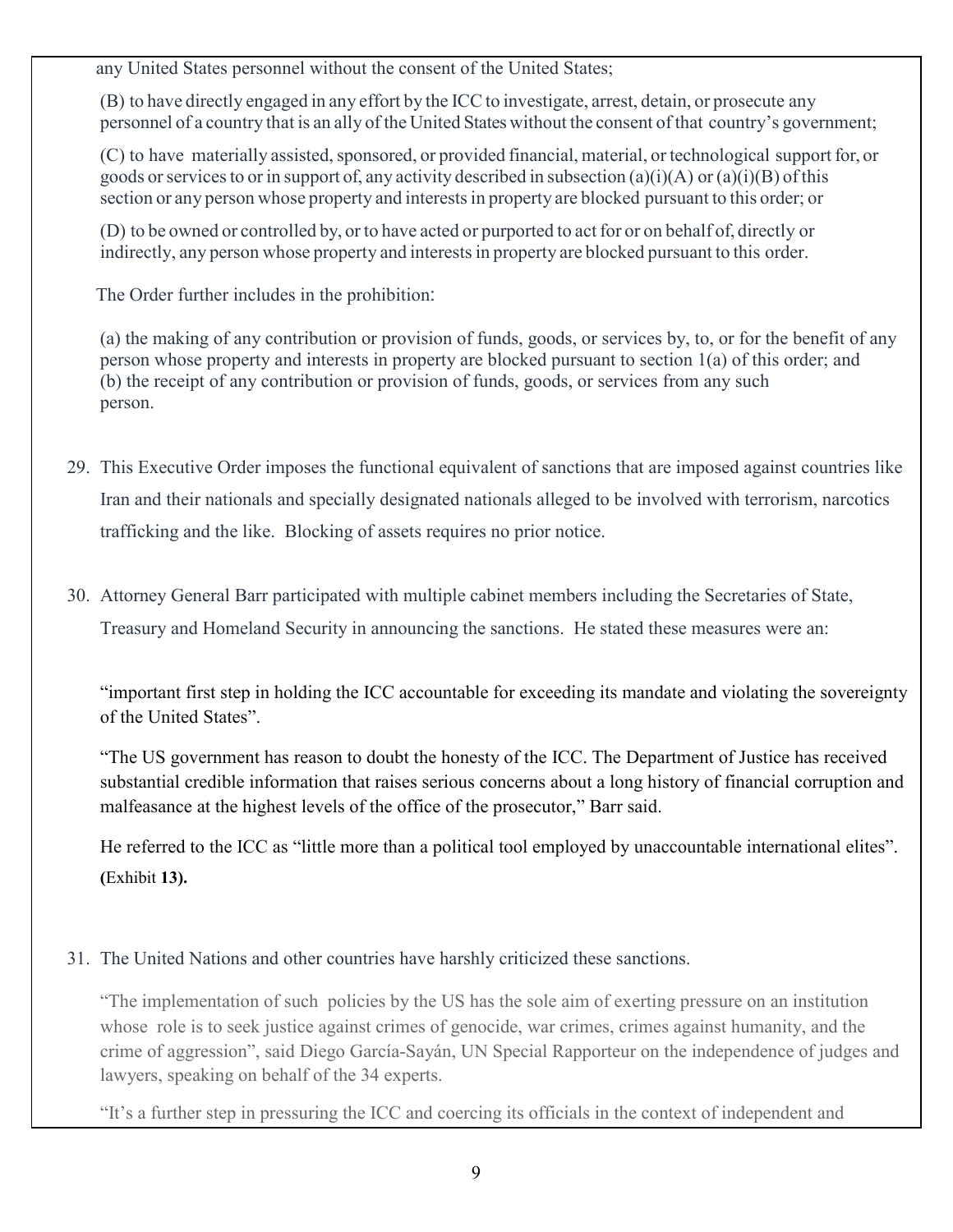objective investigations and impartial judicial proceedings."

# (**Exhibit 14)**

32. Sixty-seven Member states of the ICC have supported a statement in support of the ICC in the face of the sanctions:

"We reconfirm our unwavering support for the court as an independent and impartial judicial institution," the statement said.

33. A comment from the Brookings Institution called these sanctions "unprecedented" and "fundamentally misguided;" and "erodes the US longstanding commitment to human rights and the rule of law." It continued:

The sanctions language is sufficiently broad that it could, in theory, apply to a victim or witness who provided information incidental to the court's investigation or an academic whose scholarship the court relied upon in framing a legal argument. This new sanction regime draws strong parallels to those imposed by the U.S. in the past against terrorist groups, dictators, and human rights abusers. Those same sanctions are now turned on international lawyers and human rights defenders.

# **(Exhibit 15)**

# **Conclusion**

- 34. The purpose of recounting these recent developments is to bring up to date my earlier statements to illustrate the continuing, if not escalating priority of an ideological agenda of the Trump Administration as the United States moves toward the election. The ongoing Huawei extradition proceedings and the very recent ICC sanctions can be seen as linked to that agenda and make clear that politically charged investigations and prosecutions are fundamental tools in pursuing that political agenda at the expense of following the rule of law.
- 35. With respect to the Huawei CFO extradition, President Trump's remarks that he would intervene to stop the prosecution and extradition if he thought it would facilitate the trade deal with China. Making "the best deals" with foreign adversaries has been a slogan throughout his administration. President Trump has made no secret of the fact that such a trade deal would be a great political asset to him and confirmation of his self-described image as a dealmaker who gets things done on a business basis. His willingness to intervene appears unrelated to the facts of the prosecution or his concerns about bank fraud or doing business with Iran. It is of course quite unlikely that there would be any further intervention or trade negotiations with China, as he has now pivoted and has assailed China and the Chinese regime in the wake of the COVID crisis, referring frequently (as does his Secretary of State and Chief of Staff) to COVID-19 as the China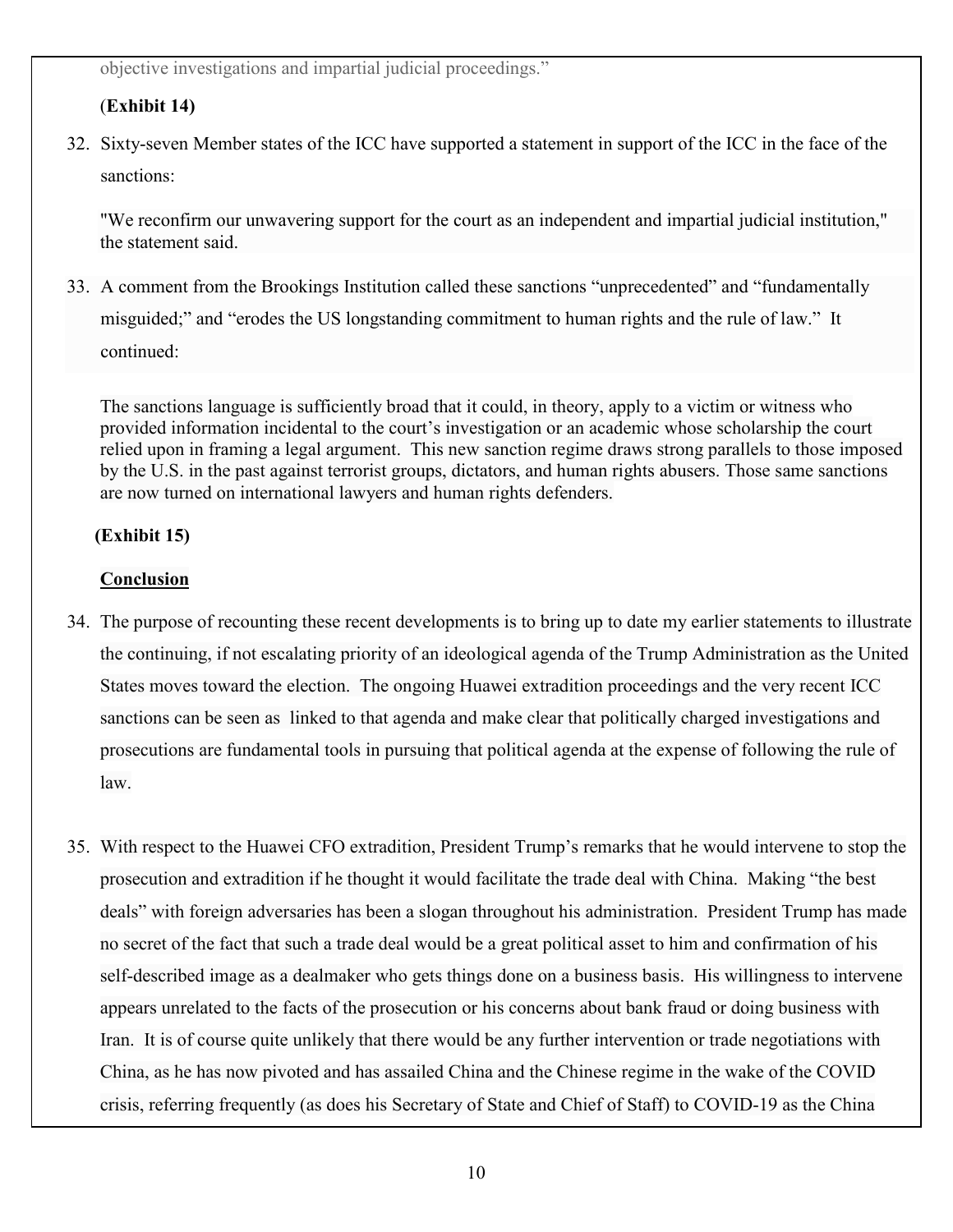virus, and encouraging speculation that the virus may have been manufactured in a laboratory in China, despite the statements of intelligence and infectious disease professionals that the virus originated naturally and allies' agreement that the lab theory has no credibility **[\(Exhibit](https://www.aljazeera.com/programmes/newsfeed/2020/05/trump-claims-coronavirus-wuhan-lab-200504121203518.html) 16).** Secretary Pompeo had echoed this discredited view, stating in May that there was "enormous evidence" that the Chinese had made the virus in a lab in Wuhan (**Exhibit 17).**

- 36. While I cannot opine with certainty as to whether the prosecution of Ms. Meng was politically motivated initially as a bargaining chip in the first place, there can be little doubt that the President and not the Department of Justice are taking decisions as to whether to use the extradition and prosecution in order to secure a political benefit in obtaining a trade agreement. It appears that President Trump's oscillating agenda with respect to relations with China have an impact on whether he is willing to proceed or drop the case. Lost in all of this is consideration of whether this prosecution is justified by non-political factors—the evidence, the law and coherent Department of Justice policy.
- 37. The attack on the investigation of Afghan War Crimes against US nationals and allied nationals by the ICC raises more troubling issues.
- 38. First, the sanctions imposed inhibit human rights work generally, including the provision of evidence to the ICC. Human rights organizations must carefully consider their exposure under the broad language of the Order, which effectively sanction not only ICC personnel as if they were officials of a hostile state, but also litigants seeking justice against jus cogens violations.
- 39. Second, the attacks on the integrity of the Court are unwarranted and impede the essential function of a neutral tribunal to investigate and adjudicate war crimes. The Trump Administration's attacks, while presuming trying to protect some notion of "sovereignty," over US and allied nationals, is so aggressive and broad that it threatens the entire structure and credibility of international tribunals.
- 40. Third, the reflexive protection of all US nationals (as well as Israeli nationals) allows war crimes to go unaddressed. The statement by Secretary Pompeo that the US has a "robust system of accountability" is simply false. There have been numerous, credible and detailed accounts of torture in Afghanistan by many prisoners at Guantanamo Bay with no action taken against anyone. There were widespread credible reports before her confirmation that CIA Director Gina Haspel oversaw a black site prison in Eastern Europe where torture was conducted. She was confirmed anyway.
- 41. I note reports of Presidential action taken in respect of three military courts martial for war crimes. One war